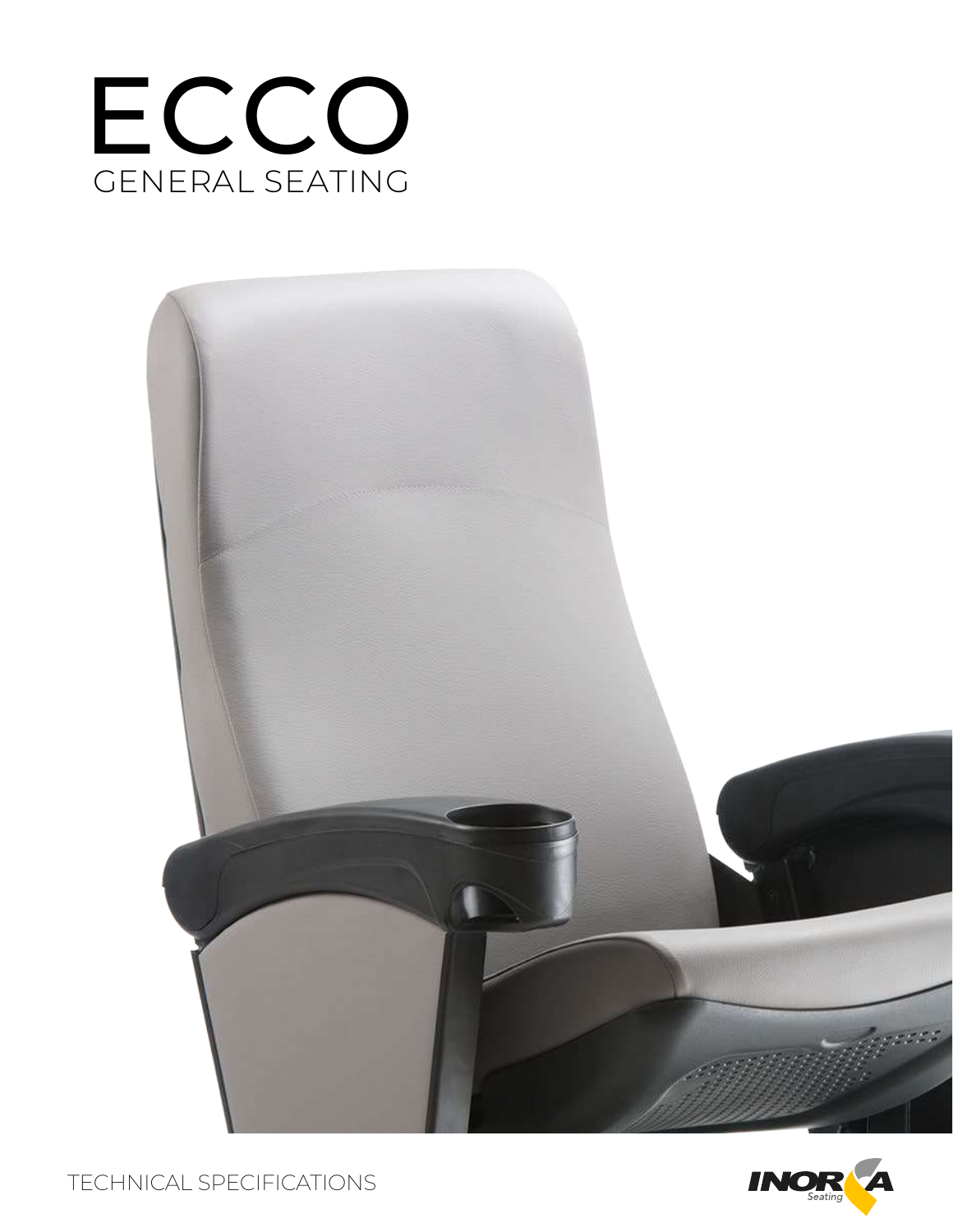# FEATURES AND BENEFITS

### FIXED OR LOUNGER VERSION

For backrest recline

#### NO-SAG SPRINGS

to reinforce lumbar support and bearing capacity.

## LUXURY UPHOLSTERY

Exchangeable covers, no staples or glue needed. Ease of installation as your crew can put them once all seats are placed. Easy numbering identification.

#### ANCHORING

Standard fixed or riser mounted for an easier cleaning

## FLAMMABILITY

Compliance with California Technical Bulletin 117 (TB 117) and Crib 5 on some upholstery references

#### **ACCESSIBILITY**

2% of seats that comply with the ADA standard

#### ATTIC STOCK

2% critical components for on-site inventory

#### FLEXIBILITY

21 "- 23" widths and 40" height



# **ACCESSORIES**









# **ACCESSORIES**

NUMBERING AND LETTERING By seat or by row, plastic, lightened or embroidered.

INTEGRATED CUPHOLDER Designed to support plastic trays to increase your concession sales

UPHOLSTERED ARMRESTS Fixed or retractable for ADA access

## 3D HEADREST EFFECT

For a cushy head supportwith an option of embroidered logos.

PRIVACY PANELS For social distancing purposes. Easily installed (or retroffited) and removed.

## DECORATIVE SEAMS

To give it a more luxurious appearance

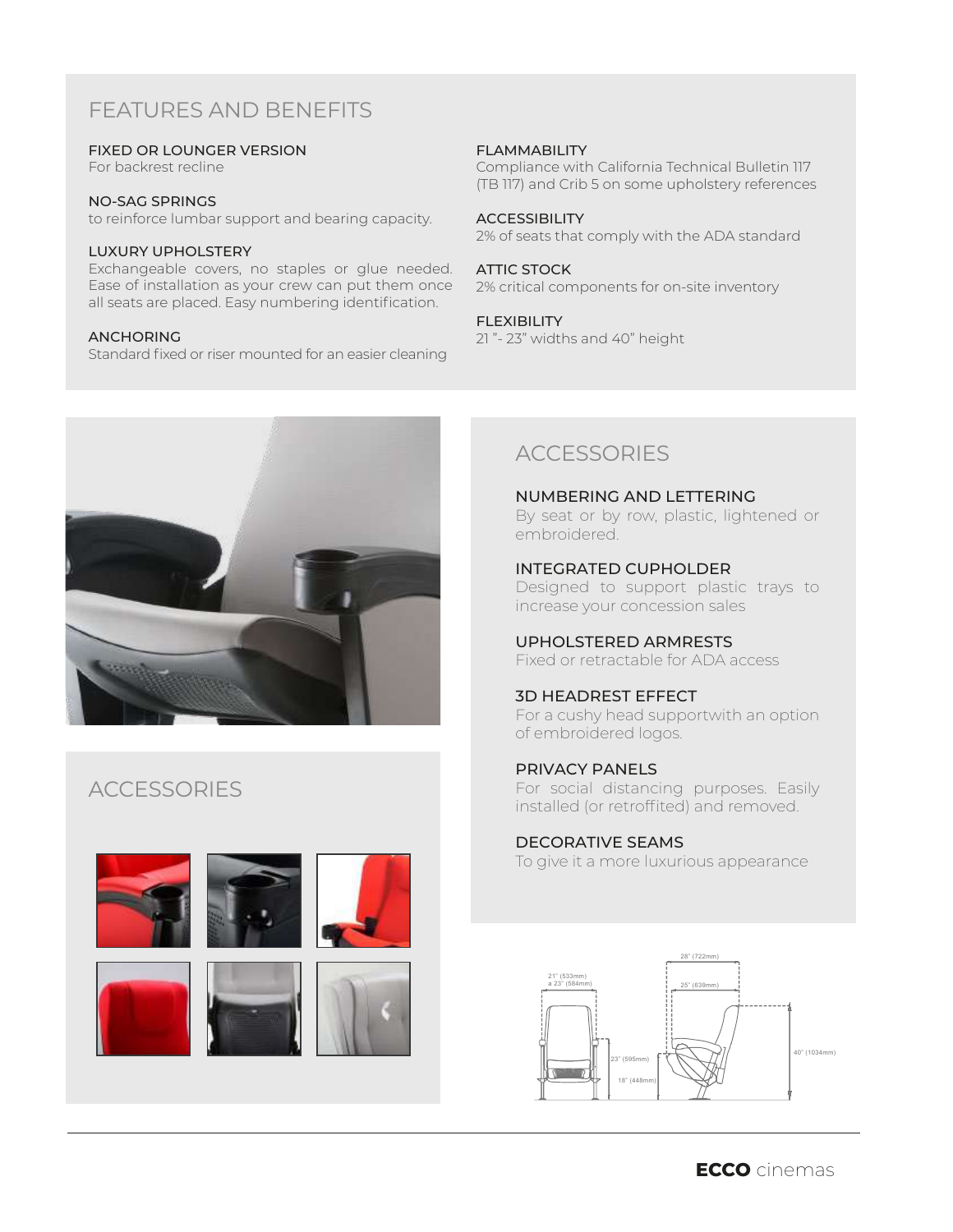# TECHNICAL SPECIFICATIONS

## **STRUCTURE**

• Structural frame made of high quality CR round steel tubing, 18 gauge, of 3/4 "(19mm) diameter

• Legs made of 16 gauge rectangular tubing of 2 "x 1" (51 x 25mm) , assembled with robotic MIG welding.

• End of row panels made of 20 gauge sheet steel, upholstered or Formica laminated and fitted to the cavity of the leg intended for this

• Floor anchor plates stamped out of 11 gauge HR steel sheet, with 4 holes for fixing to wood or concrete.

## MECHANISM

• A counterbalanced mechanism that is maintenance-free and noiseless. Pivot includes an axle of 1/2" (12mm) diameter AISI 1020 steel, with a stamped 8-gauge steel sheet internal pivot stop. Seat pivots bushings are made in Nylon 6.6, and are attached to the seat by steel screws. The seat accommodates at 75° for the standard version and 90° for SSE (Space-saving envelope).

• The version with lounger mechanism includes a reclining shock absorber, made of 65SHORE-A hardness rubber.

• Metal structural components in 11 gauge HR sheet steel, and 1020 steel bushings.

• A fixed back option is available

## BACKREST AND SEAT

• Backrest and seat molded in cold-injected polyurethane foam, and upholstered in vinyl.

• Covers injected in black high impact polypropylene

# MOLDED FOAM

STANDARD

Density *Back 40 - 45 Kg/m3 Cushion 45 - 50 Kg/m3*

Hardness *Back 3.4 - 4.4 Kg/f Cushion 3.9 - 4.3 Kg/f* LUXURY FIRM FOAM

Density *Back 40 - 45 Kg/m3 Cushion 45 - 50 Kg/m3*

Hardness *Back 3.6 - 4.6 Kg/f Cushion 3.9 - 4.9 Kg/f*